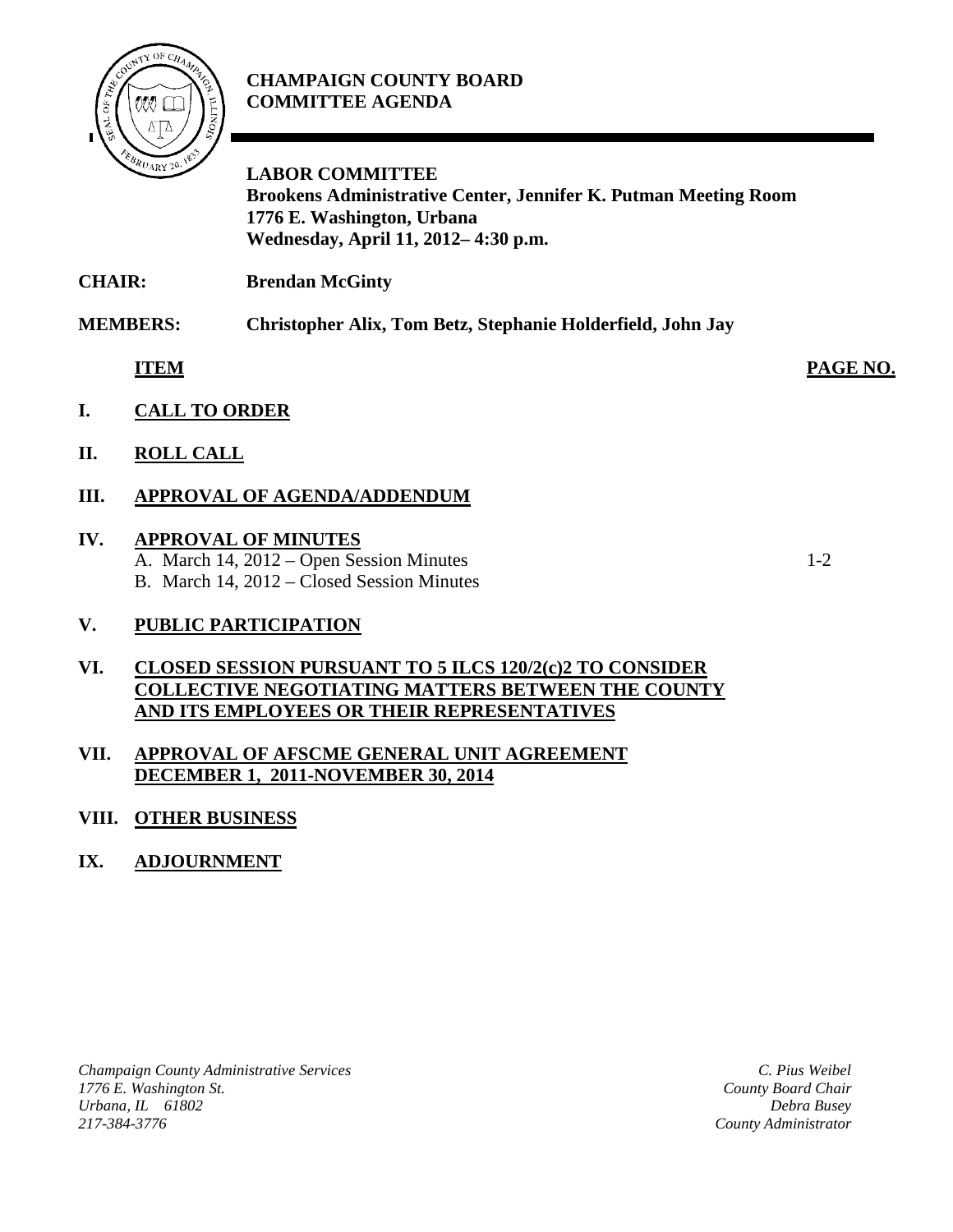| <b>CHAMPAIGN COUNTY BOARD</b><br><b>COMMITTEE MINUTES</b><br><b>LABOR COMMITTEE</b><br>Wednesday, March 14, 2012<br>Brookens Administrative Center, Jennifer K. Putman Meeting Room<br>1776 E. Washington St., Urbana |                                                                                                                                                                                                                                                                                                                                                                                                            |
|-----------------------------------------------------------------------------------------------------------------------------------------------------------------------------------------------------------------------|------------------------------------------------------------------------------------------------------------------------------------------------------------------------------------------------------------------------------------------------------------------------------------------------------------------------------------------------------------------------------------------------------------|
|                                                                                                                                                                                                                       |                                                                                                                                                                                                                                                                                                                                                                                                            |
| <b>MEMBERS ABSENT:</b>                                                                                                                                                                                                | <b>Brendan McGinty</b>                                                                                                                                                                                                                                                                                                                                                                                     |
| <b>OTHERS PRESENT:</b>                                                                                                                                                                                                | Deb Busey (County Administrator), Amy Foster (AFSCME Local 900<br>Steward), Tara McCauley (AFSCME Council 31 Representative), Kay<br>Rhodes (Administrative Assistant), Nora Stewart (AFSCME Local 900<br>President), C. Pius Weibel (County Board Chair)                                                                                                                                                  |
| <b>Call to Order</b>                                                                                                                                                                                                  |                                                                                                                                                                                                                                                                                                                                                                                                            |
|                                                                                                                                                                                                                       | McGinty called the meeting to order at 4:36 p.m.                                                                                                                                                                                                                                                                                                                                                           |
| <b>Roll Call</b>                                                                                                                                                                                                      |                                                                                                                                                                                                                                                                                                                                                                                                            |
|                                                                                                                                                                                                                       | Alix, Betz, and Jay were present, establishing the presence of a quorum.                                                                                                                                                                                                                                                                                                                                   |
| <b>Approval of Agenda/Addendum</b>                                                                                                                                                                                    |                                                                                                                                                                                                                                                                                                                                                                                                            |
| support.                                                                                                                                                                                                              | MOTION by Jay to approve the agenda; seconded by Alix. Motion carried with unanimous                                                                                                                                                                                                                                                                                                                       |
| <b>Approval of Minutes</b>                                                                                                                                                                                            |                                                                                                                                                                                                                                                                                                                                                                                                            |
|                                                                                                                                                                                                                       | <b>MOTION</b> by Jay to approve both the January 18, 2012 – Open Session & Closed Session<br>Minutes; seconded by Alix. Motion carried with unanimous support.                                                                                                                                                                                                                                             |
| <b>Public Participation</b>                                                                                                                                                                                           |                                                                                                                                                                                                                                                                                                                                                                                                            |
| negotiations and pay steps.                                                                                                                                                                                           | Amy Foster asked if were possible to receive the dollar amount of non-union raises for<br>FY2012 and the number of employees who received a raise. Foster explained she was mistaken when<br>she stated that the County's premium for insurance had been reduced and she asked Busey to explain<br>it to the others present as she had explained it to her. Tara McCauley spoke regarding current contract |
| Holderfield entered at 4:38 p.m.                                                                                                                                                                                      |                                                                                                                                                                                                                                                                                                                                                                                                            |